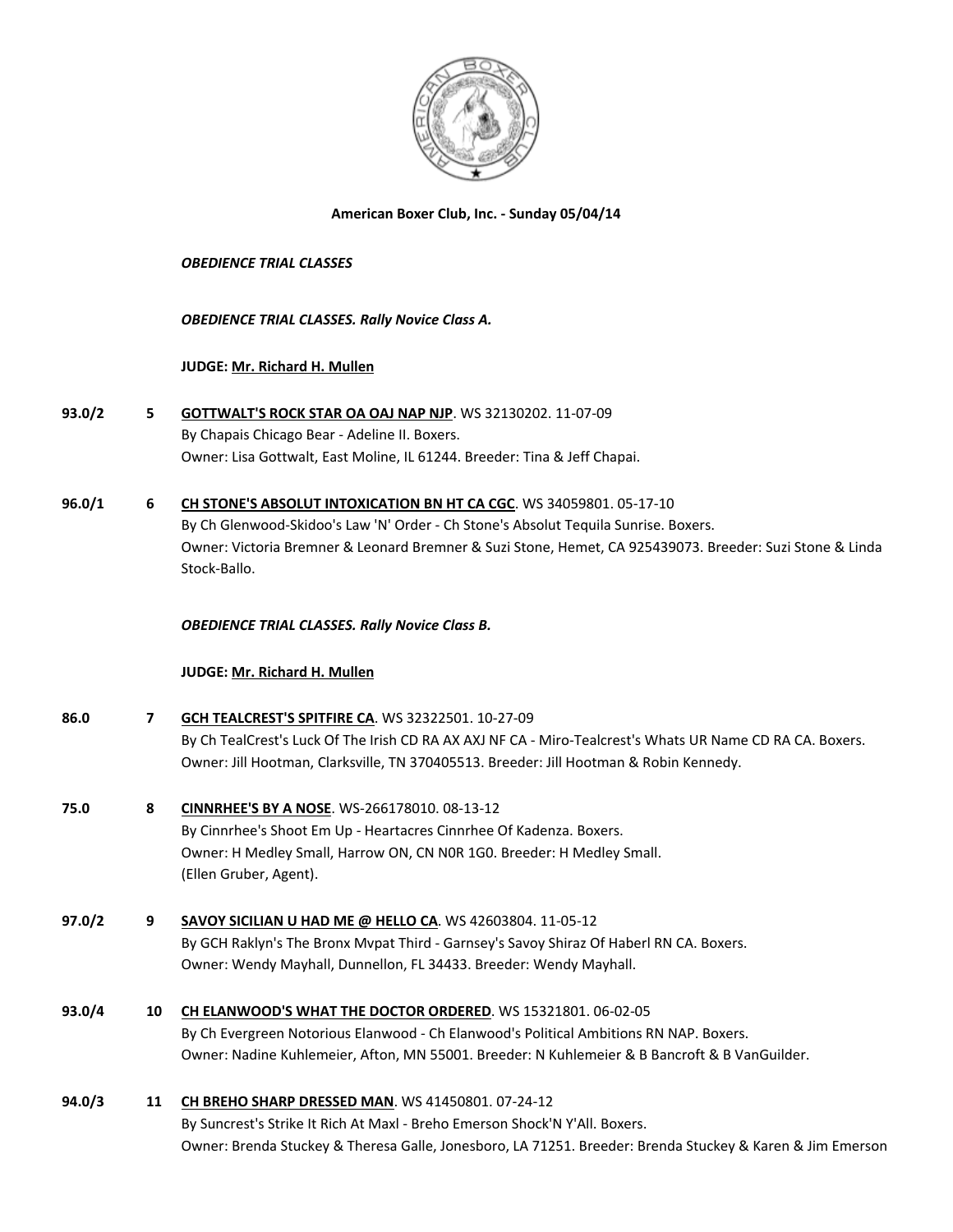& Theresa Galle.

## **100.0/1 12 [TEALCREST'S BECK AND CALL CD NA NAJ](http://www.infodog.com/files/bdogrsl1.prg;makc=WS%2040917801;mdog=Tealcrest_s_Beck_And_Call_CD_NA_NAJ;wins=all)**. WS 40917801. 03-12-12

By Ch Tealcrest's Luck OF The Irish CD RA OA OAJ CA - Miro-Tealcrests What's UR Name RN CA. Boxers. Owner: Mary Nee & Jill Hootman, Fairview Heights, IL 622083524. Breeder: Jill C Hootman & Robin Kennedy.

#### *OBEDIENCE TRIAL CLASSES. Rally Advanced Class A.*

#### **JUDGE: [Mrs. Kathleen A. Cook](http://www.infodog.com/judges/37193/juddat.htm)**

**14 [PRAIRIE HILL'S N HAPPY TAIL'S NO DOUBT ABOUT IT RN](http://www.infodog.com/files/bdogrsl1.prg;makc=WS%2040555802;mdog=Prairie_Hill_s_N_Happy_Tail_s_No_Doubt_About_It_RN;wins=all)**. WS 40555802. 03-31-12 By Ch Interlude's Never A Doubt RN - Prairie Hill's Lil Miss Jade. Boxers. Owner: Alyson L Essington, Port Barrington, IL 60010. Breeder: Alyson L Essington & Amy C Bieri.

### *OBEDIENCE TRIAL CLASSES. Rally Advanced Class B.*

### **JUDGE: [Mrs. Kathleen A. Cook](http://www.infodog.com/judges/37193/juddat.htm)**

| 93.0 | DANCIN' I'M A TOTAL KNOCKOUT TOO RE CA BN OF OAJ NA CGC. WS 33950001. 05-07-10  |
|------|---------------------------------------------------------------------------------|
|      | By Razmaz Total Knockout - Dancin' Do You Think I'm Sexy RE NA NAJ CGC. Boxers. |
|      | Owner: Vicki L Sinner, Hastings, NE 68901. Breeder: Vicki L Sinner.             |

# **85.0 16 [CH PEPRHL'S DANCE FEVER VCD1 BN RE OAP OJP](http://www.infodog.com/files/bdogrsl1.prg;makc=WS%2030844202;mdog=Ch_Peprhl_s_Dance_Fever_VCD1_BN_RE_OAP_OJP;wins=all)**. WS 30844202. 06-26-09 By OTCH Ch Regal's Heeere's Johnny UDX RN - Ch Peprhl Will You Dance Marbo CDX RE AX AXJ OF. Boxers.

Owner: Sue Ann Thompson, North Liberty, IA 523179540. Breeder: Sue Ann Thompson.

# **73.0 17 [JEAMAR'S MAKIN' MISCHIEF](http://www.infodog.com/files/bdogrsl1.prg;makc=WS%2024618503;mdog=Jeamar_s_Makin__Mischief;wins=all)**. WS 24618503. 12-29-07 By Ch Aracrest Rewynd Holly Lane - Ch Hi-Tech's Genesis Of Jeamar. Boxers. Owner: Mary Lou Carroll & Jean H Mattheiss, Ellicott City, MD 210424826. Breeder: Mary Lou Carroll & Jean H Mattheiss.

- **97.0/3 18 [VALENTE'S SHOT IN THE DARK CD CGC BN RE CA](http://www.infodog.com/files/bdogrsl1.prg;makc=WS%2034076405;mdog=Valente_s_Shot_In_The_Dark_CD_CGC_BN_RE_CA;wins=all)**. WS 34076405. 04-27-10 By Ch Haberl's Heartacre's Bluesman CD BN RE CA - Savage's Frolicsome Angel. Boxers. Owner: Michele Valente, Oviedo, FL 32765. Breeder: Stacey Savage.
- **100.0/2 19 [SUNCHASE'S LIGHTNING STRIKES TWICE UD MX MXJ RN CA NF](http://www.infodog.com/files/bdogrsl1.prg;makc=WS--28777107;mdog=Sunchase_s_Lightning_Strikes_Twice_UD_MX_MXJ_RN_CA_NF;wins=all)**. WS--28777107. 12-03-08 By Ch KG Halcyon Fire King - Simply Eclipsed RN. Boxers. Owner: Tracy L Hendrickson & Rhoda Brouillette, Broken Arrow, OK 740129426. Breeder: Rhoda Brouillette.
- **96.0/4 20 [SUNCHASE'S CAN CAN CAN CAN UD AX AXJ RN CA NF](http://www.infodog.com/files/bdogrsl1.prg;makc=WS--28777101;mdog=Sunchase_s_Can_Can_Can_Can_UD_AX_AXJ_RN_CA_NF;wins=all)**. WS--28777101. 12-03-08 By Ch KG Halcyon Fire King - Simply Eclipsed RN. Boxers. Owner: Tracy L Hendrickson & Rhoda Brouilette, Broken Arrow, OK 740129426. Breeder: Rhoda Brouillette.
	- **22 [MACH ANJA VON WALDSTADT VCD2 RE MXG MJG OF](http://www.infodog.com/files/bdogrsl1.prg;makc=WS%2020480303;mdog=MACH_Anja_Von_Waldstadt_VCD2_RE_MXG_MJG_OF;wins=all)**. WS 20480303. 01-04-07 By Arames Vom Messingsberg - Josephine Von Bachbett VCD2 UD RE MX MXJ. Boxers. Owner: Renee Fulcer, Rockford, IL 61101. Breeder: Renee Fulcer.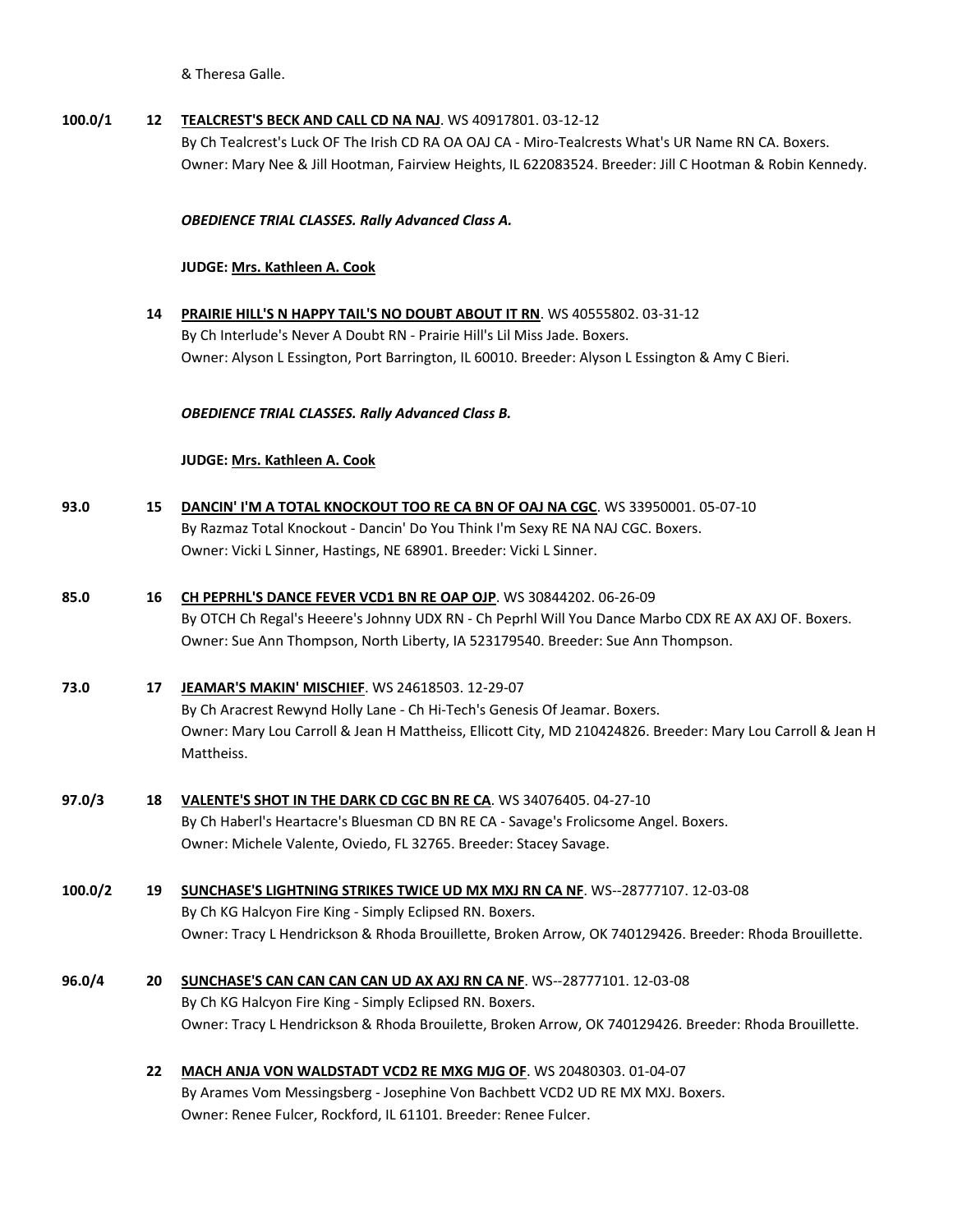- **93.0 23 [DIZARA'S WICKED GAME CD BN RN](http://www.infodog.com/files/bdogrsl1.prg;makc=WS%2039002902;mdog=Dizara_s_Wicked_Game_CD_BN_RN;wins=all)**. WS 39002902. 10-31-11 By Twinkle Star V. Eurozone - Chelsey V. Hofmannstal. Boxers. Owner: Vanja Milic & Goran Milic, Casselberry, FL 327075260. Breeder: Goran Milic & Vanja Milic.
- **84.0 24 [CINNRHEEHEART ACRE RAISNA RUKUS](http://www.infodog.com/files/bdogrsl1.prg;makc=WS%2033803401;mdog=Cinnrheeheart_Acre_Raisna_Rukus;wins=all)**. WS 33803401. 08-15-09 By K Park Heart Acre At Cinnrhee - Cinnrhee Heart Acre Time For Joy. Boxers. Owner: H Medley Small & Leah Quiring, Dresden ON, CN N0P 1M0. Breeder: H Medley Small & Margaret R Ashman.
- **100.0/1/HC 25 [GCH MACH WINDWOOD'S DARING SOUL OF SHERWOOD CD RE MXF](http://www.infodog.com/files/bdogrsl1.prg;makc=WS%2026916702;mdog=GCH_MACH_Windwood_s_Daring_Soul_Of_Sherwood_CD_RE_MXF;wins=all)**. WS 26916702. 07-07-08 By Ch Breho I Bee Shinin' - Windwood's Heart N Soul. Boxers. Owner: Colleen Fleury, Slidell, LA 70458. Breeder: Shirley Stanton.
- **88.0 27 [GCH BREHO EMERSON DREAM WALKIN' CD RN BN](http://www.infodog.com/files/bdogrsl1.prg;makc=WS%2018770403;mdog=GCH_Breho_Emerson_Dream_Walkin__CD_RN_BN;wins=all)**. WS 18770403. 08-06-06 By Ch Cadance's Look At Me Now RN - Breho Emerson Shine On Me. Boxers. Owner: Suzanne Crites & Brenda Stuckey & Karen Emerson & T Galle, Hot Springs, AR 719132832. Breeder: Karen & Jim Emerson & Brenda Stuckey & Theresa Galle.

#### *OBEDIENCE TRIAL CLASSES. Rally Excellent Class B.*

#### **JUDGE: [Mrs. Kathleen A. Cook](http://www.infodog.com/judges/37193/juddat.htm)**

- **94.0/2 15 [DANCIN' I'M A TOTAL KNOCKOUT TOO RE CA BN OF OAJ NA CGC](http://www.infodog.com/files/bdogrsl1.prg;makc=WS%2033950001;mdog=Dancin__I_m_A_Total_Knockout_Too_RE_CA_BN_OF_OAJ_NA_CGC;wins=all)**. WS 33950001. 05-07-10 By Razmaz Total Knockout - Dancin' Do You Think I'm Sexy RE NA NAJ CGC. Boxers. Owner: Vicki L Sinner, Hastings, NE 68901. Breeder: Vicki L Sinner.
- **79.0 16 [CH PEPRHL'S DANCE FEVER VCD1 BN RE OAP OJP](http://www.infodog.com/files/bdogrsl1.prg;makc=WS%2030844202;mdog=Ch_Peprhl_s_Dance_Fever_VCD1_BN_RE_OAP_OJP;wins=all)**. WS 30844202. 06-26-09 By OTCH Ch Regal's Heeere's Johnny UDX RN - Ch Peprhl Will You Dance Marbo CDX RE AX AXJ OF. Boxers. Owner: Sue Ann Thompson, North Liberty, IA 523179540. Breeder: Sue Ann Thompson.
- **85.0 18 [VALENTE'S SHOT IN THE DARK CD CGC BN RE CA](http://www.infodog.com/files/bdogrsl1.prg;makc=WS%2034076405;mdog=Valente_s_Shot_In_The_Dark_CD_CGC_BN_RE_CA;wins=all)**. WS 34076405. 04-27-10 By Ch Haberl's Heartacre's Bluesman CD BN RE CA - Savage's Frolicsome Angel. Boxers. Owner: Michele Valente, Oviedo, FL 32765. Breeder: Stacey Savage.
- **85.0 22 [MACH ANJA VON WALDSTADT VCD2 RE MXG MJG OF](http://www.infodog.com/files/bdogrsl1.prg;makc=WS%2020480303;mdog=MACH_Anja_Von_Waldstadt_VCD2_RE_MXG_MJG_OF;wins=all)**. WS 20480303. 01-04-07 By Arames Vom Messingsberg - Josephine Von Bachbett VCD2 UD RE MX MXJ. Boxers. Owner: Renee Fulcer, Rockford, IL 61101. Breeder: Renee Fulcer.
- **98.0/1 25 [GCH MACH WINDWOOD'S DARING SOUL OF SHERWOOD CD RE MXF](http://www.infodog.com/files/bdogrsl1.prg;makc=WS%2026916702;mdog=GCH_MACH_Windwood_s_Daring_Soul_Of_Sherwood_CD_RE_MXF;wins=all)**. WS 26916702. 07-07-08 By Ch Breho I Bee Shinin' - Windwood's Heart N Soul. Boxers. Owner: Colleen Fleury, Slidell, LA 70458. Breeder: Shirley Stanton.
- **88.0 26 [HALL'S ANGEL OF MINE BN RN](http://www.infodog.com/files/bdogrsl1.prg;makc=PAL256182;mdog=Hall_s_Angel_Of_Mine_BN_RN;wins=all)**. PAL256182. 01-03-10Boxers. Owner: Debora & Randall W Hall, Louisville, KY 40222. Breeder: .
- **86.0 28 [SUNCHASE'S SMACK ME BLACK CD RA BN CA](http://www.infodog.com/files/bdogrsl1.prg;makc=WS%2035563702;mdog=Sunchase_s_Smack_Me_Black_CD_RA_BN_CA;wins=all)**. WS 35563702. 10-14-10 By Ch Breezewoods Lord Of Wystmont CDX RE - Sunchase's Little Black Dress UDX OM1 RA OA AXJ. Boxers. Owner: Robin Vaughan & Tracy Hendrickson & Rhoda Goselin-Brouillette, West Fork, AR 72774. Breeder: Tracy